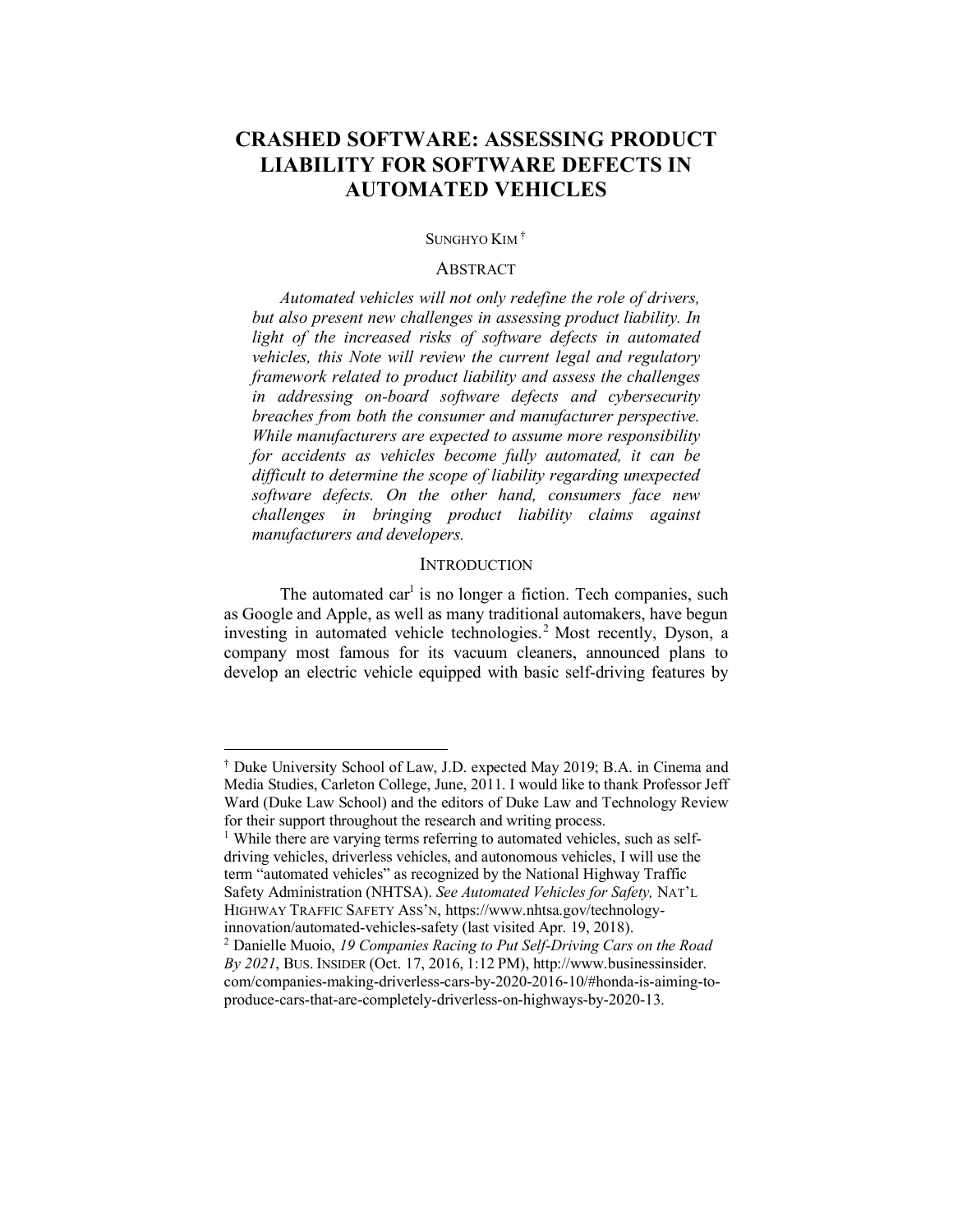2020.<sup>3</sup> In addition to transforming one's driving experience, automated vehicles also have great potential to improve road safety and reduce the risk of injury and death to passengers. <sup>4</sup> Some of the benefits of automated vehicles listed in the National Highway Traffic Safety Administration's (NHTSA) latest guidance for automated driving systems include a decrease in accidents, reduced traffic congestion, and increased mobility options for those with disabilities.<sup>5</sup>

This Note will review the increasing importance, and potential risks, of software safety in automated vehicles, as well as the challenges in applying the existing product liability theories to accidents caused solely by software defects in fully automated vehicles. While this new market is still in its infancy, the fast pace of technological advances requires policymakers to closely monitor development and ensure that this new technology is safely introduced into the public sphere. The accident involving Tesla's Model S in May 2016, which resulted in the death of the driver, suggests that courts may soon be faced with cases analyzing the liability of accidents caused by fully automated vehicles. <sup>6</sup> As cars become increasingly dependent on software and electronics, they will also become more susceptible to accidents caused by software defects. Unfortunately, it is unclear whether current product liability theories will effectively resolve disputes regarding defects of the rapidly developing automated vehicle technology. Therefore, an adequate framework for assessing vehicle products liability regarding these new technologies should be in place to incentivize manufacturers to enhance the safety of these vehicles,

 <sup>3</sup> James Titcomb, *Dyson Plans to Launch Electric Car in 2020*, TELEGRAPH (Sept. 26, 2017, 4:45 PM) http://www.telegraph.co.uk/technology/

<sup>2017/09/26/</sup>dyson-build-first-electric-car-uk-2020/. 4 JAMES M. ANDERSON ET AL., AUTONOMOUS VEHICLE TECHNOLOGY: <sup>A</sup> GUIDE FOR POLICY MAKERS 135 (2016). 5 NAT'L HIGHWAY TRAFFIC SAFETY ASS'N, *supra* note 1.

<sup>6</sup> *Preliminary Report, Highway HWY16FH018*, NAT'L TRANSP. SAFETY BOARD, https://www.ntsb.gov/investigations/AccidentReports/Pages/HWY16FH018 preliminary.aspx (last visited Dec. 1, 2017) (noting that the driver of the Tesla Model S was using Tesla's driver assistance feature when the car collided at 74 mph with a semitrailer); *see also* Sam Levin, *Uber crash shows 'catastrophic failure' of self-driving technology, experts say*, GUARDIAN (Mar. 22, 2018, 3:32 PM), https://www.theguardian.com/technology/2018/mar/22/self-driving-caruber-death-woman-failure-fatal-crash-arizona (self-driving Uber SUV struck a pedestrian crossing a street at night); *see also* Sean O'Kane,

*Tesla defends Autopilot after fatal Model X crash*, THE VERGE (Mar. 28, 2018, 11:46 AM), https://www.theverge.com/2018/3/28/17172178/tesla-model-xcrash-autopilot-fire-investigation (Tesla Model X crashed into the safety barrier and the driver died from injuries sustained in the crash).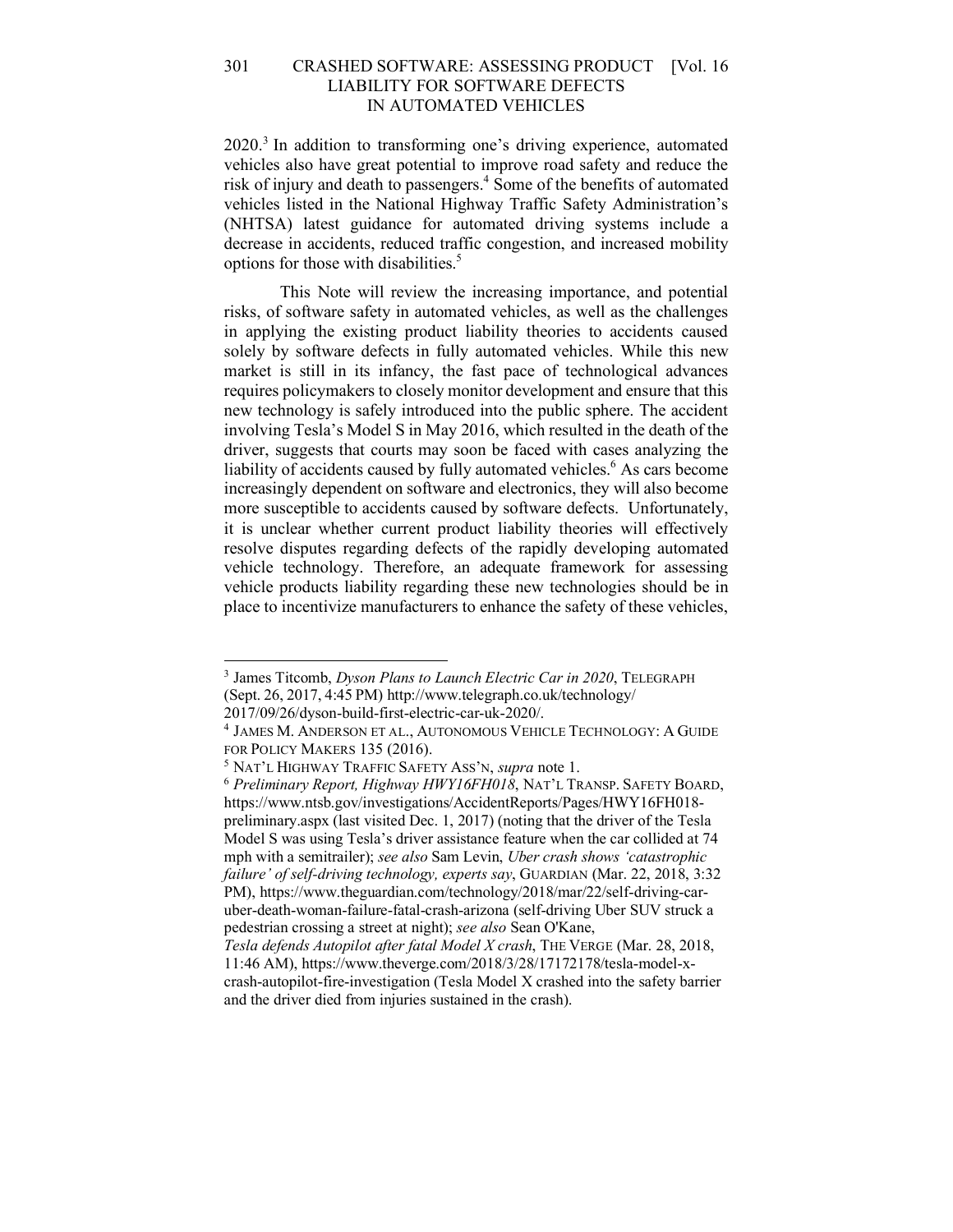provide drivers appropriate expectations when it comes to safety and liability, and promote the use of these vehicles.

# I. BRIEF HISTORY OF AUTOMATED VEHICLE TECHNOLOGY

The idea of an autonomous vehicle was introduced to the public as early as 1939 at the World's Fair in New York, where the theme of the international exposition was the "World of Tomorrow" and an automaker envisioned highway traffic able to move at "unreduced rates of speed," achieved by maintaining a safe distance between cars through "automatic radio control."<sup>7</sup> Later, General Motors and the Radio Corporation of America developed automated highway technology and demoed the 1958 Chevrolet Impala, equipped with technology that adjusted the steering wheel independent of any cues (steering) by the driver.<sup>8</sup> In the 1980s, a German aerospace engineer, Ernst Dickmanns, tested a vehicle with cameras and microprocessors that drove 20 kilometers at 90 kilometers per hour.<sup>9</sup> In 1995, roboticists at Carnegie Mellon University tested the NavLab 5, which drove almost 70 miles without human intervention.<sup>10</sup>

The Defense Advanced Research Projects Agency (DARPA) contributed to the significant development of automated vehicle technology by holding the first long distance competition for automated vehicles in 2004.<sup>11</sup> Although none of the cars managed to finish the course in 2004, five vehicles successfully completed a 132-mile course in the following year's Grand Challenge. <sup>12</sup> Sebastian Thrun, who led the development of Stanley, an automated vehicle which won the 2005 Grand Challenge, later started Google's self-driving car project in 2009.<sup>13</sup> As of May 2017, Google's automated vehicle had driven without a pilot for three

 <sup>7</sup> *See* ANDERSON ET AL., *supra* note 4, at 1; Jeff Quitney, *Futurama 1939 New York World's Fair "To New Horizons" 1940 General Motors 23min*, YOUTUBE (Aug. 7, 2012), https://www.youtube.com/watch?v=1cRoaPLvQx0. *See also* Alan Taylor, *The 1939 New York World's Fair*, THE ATLANTIC (Nov. 1, 2013), https://www.theatlantic.com/photo/2013/11/the-1939-new-york-worldsfair/100620/.

<sup>8</sup> Tom Vanderbilt, *Autonomous Cars Through the Ages*, WIRED (Feb. 6, 2012, 6:30 AM), https://www.wired.com/2012/02/autonomous-vehicle-history/. <sup>9</sup> *Id.*

<sup>10</sup> *Id.*

<sup>&</sup>lt;sup>11</sup> Denise Chow, *DARPA and Drone Cars: How the US Military Spawned Self-Driving Car Revolution*, LIVE SCIENCE (Mar. 21, 2014, 2:27 PM)

https://www.livescience.com/44272-darpa-self-driving-car-revolution.html. <sup>12</sup> *Id.*

<sup>13</sup> Danielle Muoio, *Here's Everything We Know About Google's Driverless Cars*, BUS. INSIDER (July 25, 2016, 2:50 PM), http://www.businessinsider.com/googledriverless-car-facts-2016-7/.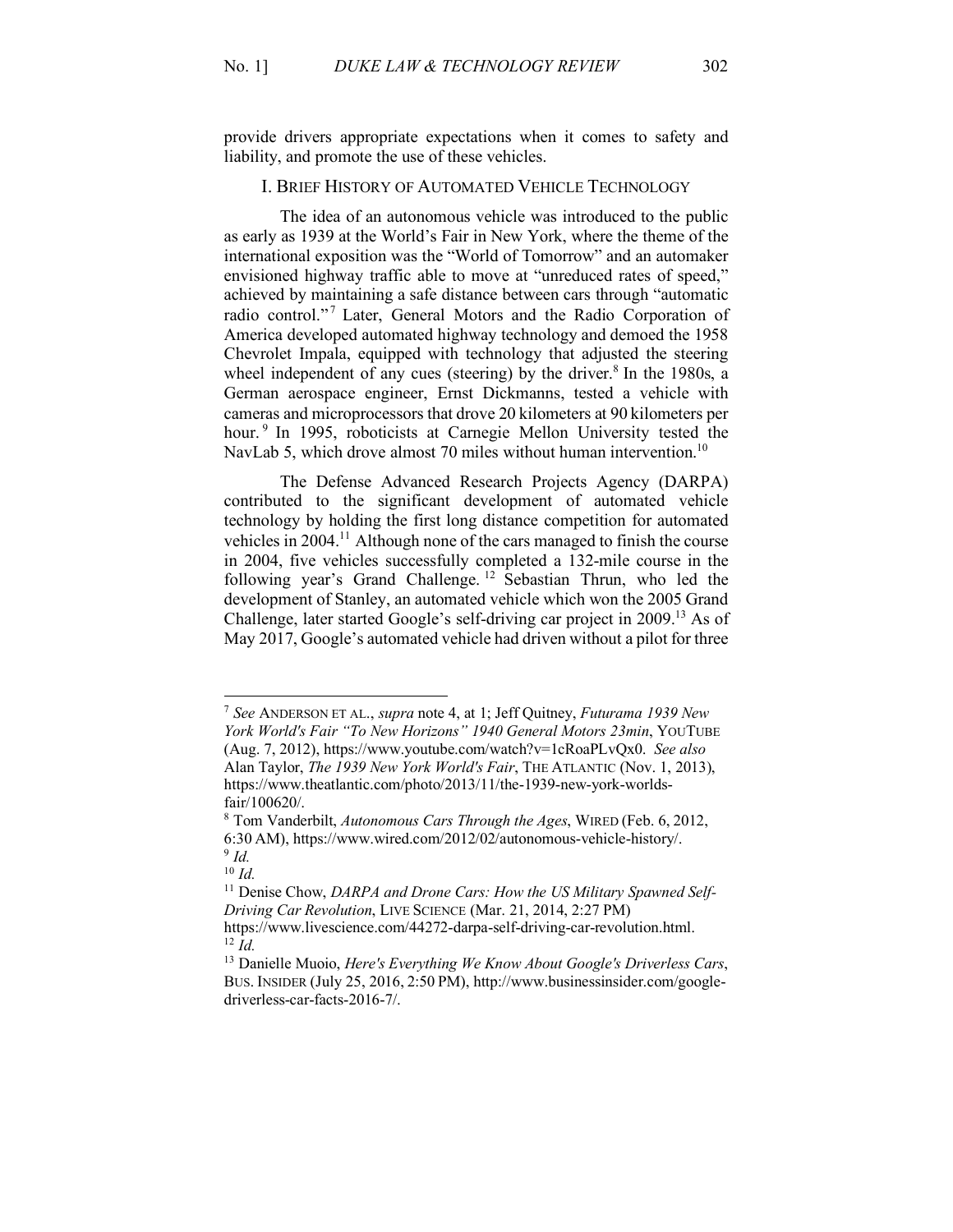million miles.<sup>14</sup> Google has tested the vehicles in five U.S. states.<sup>15</sup> In 2016, National Highway Traffic Safety Administration acknowledged in one of its statements regarding automated vehicles that "partially and fully automated vehicles are nearing the point at which widespread deployment is feasible."16

## II. INCREASED IMPORTANCE OF SOFTWARE SAFETY IN VEHICLES

Software is becoming increasingly important in conventional vehicles. John Paul McDuffle, the Director of the Program on Vehicle and Mobility Innovation (PVMI) at the University of Pennsylvania, stated, "the average Ford auto by 2010 already had more lines of code than a Boeing Dreamliner aircraft."17 According to a 2017 independent advisory firm report, vehicle defects related to integrated electronic components and software are the likely cause of the increased number of recalls in recent years.<sup>18</sup> For example, the report noted that General Motors recalled 3.6 million vehicles in 2016 because the computers in the recalled vehicles could cause the airbags and seatbelts to malfunction.<sup>19</sup>

Inevitably, automated vehicles will involve more integration of complex technologies that might be vulnerable to internal software defects or a third party breach. Particularly, increased connectivity of modern vehicles poses a greater threat to software hacking than ever before. This concern was evidenced in a class action lawsuit filed against Toyota, Ford, and General Motors in 2015, alleging that the computer technology in their vehicles was susceptible to hacking.<sup>20</sup> Also, in an experiment conducted by two security engineers on an unaltered 2014 Jeep Cherokee, engineers found that they could remotely control the Jeep driving at low speeds,

<sup>&</sup>lt;sup>14</sup> *On the Road*, WAYMO, https://waymo.com/ontheroad/ (last visited Dec. 1, 2017).

<sup>15</sup> *Id.*

<sup>&</sup>lt;sup>16</sup> "DOT/NHTSA POLICY STATEMENT CONCERNING AUTOMATED VEHICLES" 2016 UPDATE TO "PRELIMINARY STATEMENT OF POLICY CONCERNING AUTOMATED VEHICLES," AM. ASS'N MOTOR VEHICLE ADMINS. 1 (Jan 14, 2016).

<sup>&</sup>lt;sup>17</sup> Connected Vehicles: How Soon Will They Hit the Road?, WHARTON SCHOOL (Aug. 1, 2017), https://pvmi.wharton.upenn.edu/news/driverless-connectedvehicles/.

<sup>18</sup> Neil Steinkamp, *2016 Automotive Warranty & Recall Report*, STOUT ADVISORY (May 1, 2016), https://www.stoutadvisory.com/insights/report/2016 automotive-warranty-recall-report.

<sup>19</sup> *Id.*

<sup>20</sup> Cahen v. Toyota Motor Corp., 147 F. Supp. 3d 955, 958 (N.D. Cal. 2015).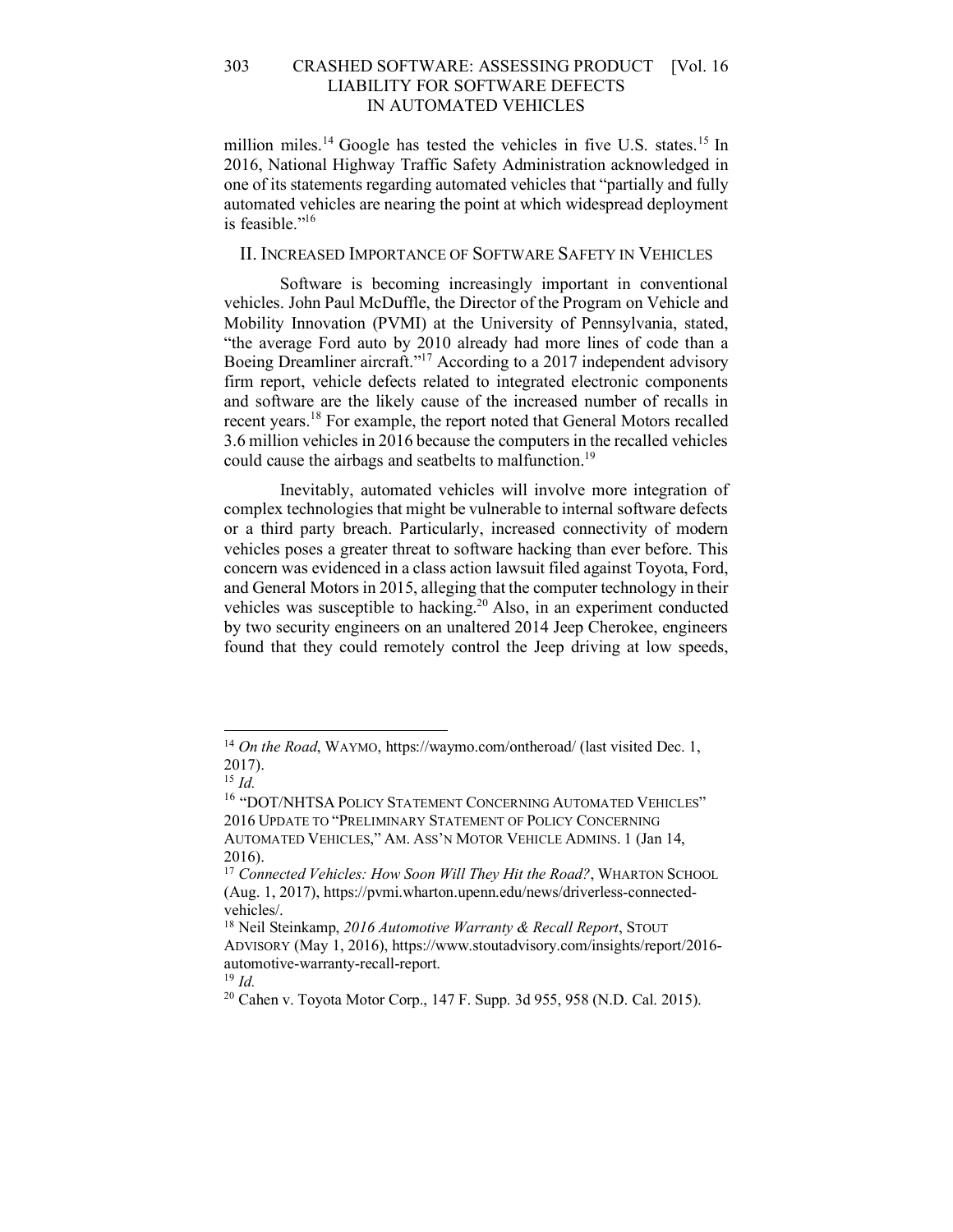including its brakes and steering.<sup>21</sup> Manufacturers can likely expect more product liability claims involving software vulnerability in the future.

#### III. CURRENT PRODUCT LIABILITY TEST

In addition to a breach of warranty claim, under current tort liability theories, a plaintiff could claim that the seller or the manufacturer is liable for a vehicle defect under either strict product liability or negligence theory. <sup>22</sup> While there may be variations across jurisdictions, the Restatement (Second) of Torts defines negligence as "conduct which falls below the standard established by law for the protection of others against unreasonable risk of harm."<sup>23</sup> In the case of a fully automated vehicle, negligence theory may not be appealing for plaintiffs since manufacturers will likely exercise reasonable care, or at least make it difficult to prove otherwise, to avoid causing any unreasonable risk of injury. Unless manufacturers recklessly fail to protect against standard risks involved in driving a vehicle, plaintiffs would likely fail to prove that the manufacturers' conduct fell below the necessary standard.

On the other hand, manufacturers may still be liable under strict product liability regardless of whether they exercised the duty of reasonable care.<sup>24</sup> The three categories of defects under the product liability theory are manufacturing defects, design defects, and warning defects.

#### *A. Manufacturing Defect*

Manufacturing defects can be found when the product does not meet the intended specification set by the manufacturer.<sup>25</sup> The idea of a manufacturing defect is based on the expectation that "a mass-produced product will not differ from its siblings in a manner that makes it more

<sup>&</sup>lt;sup>21</sup> CHRIS VALASEK & CHARLIE MILLER, REMOTE EXPLOITATION OF AN UNALTERED PASSENGER VEHICLE 87–88 (2015), *available at*

https://ioactive.com/pdfs/IOActive\_Remote\_Car\_Hacking.pdf.<br><sup>22</sup> RESTATEMENT (SECOND) OF TORTS §§ 402A, 281 (AM. LAW INST. 1979);

RESTATEMENT (THIRD) OF TORTS: PRODS. LIAB. § 2(a) (AM. LAW INST. 1998). <sup>23</sup> RESTATEMENT (SECOND) OF TORTS § 281 (AM. LAW INST. 1979)

<sup>24</sup> RESTATEMENT (THIRD) OF TORTS: PRODS. LIAB. § 1 cmt. (a) (AM. LAW INST. 1998) (noting it "is no defense that [manufacturers] acted reasonably and did not discover a defect in the product").

<sup>&</sup>lt;sup>25</sup> *Id.* at § 2(a) ("A product (a) contains a manufacturing defect when the product departs from its intended design even though all possible care was exercised in the preparation and marketing of the product."); RESTATEMENT (SECOND) OF TORTS § 402A (AM. LAW INST. 1965).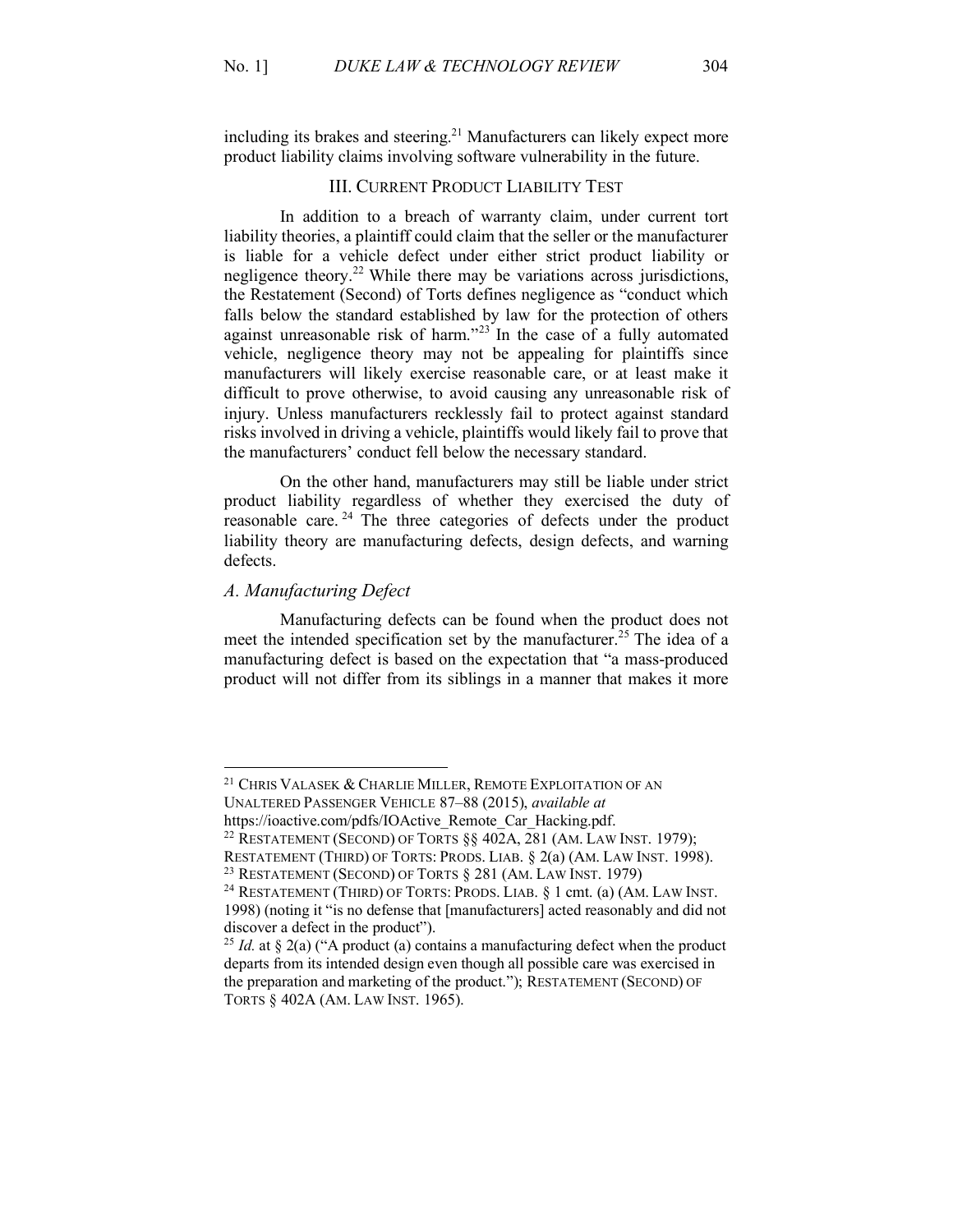dangerous than the others." <sup>26</sup> In the context of vehicle defects, the consumer would have to show that the vehicle, or the vehicle part, did not operate as the manufacturer warranted.

Plaintiffs might be able to use circumstantial evidence to prove that a product malfunctioned.<sup>27</sup> Under this approach, plaintiffs would only have to show that "(1) the product malfunctioned, (2) the malfunction occurred during proper use, and (3) the product had not been altered or misused in a manner that probably caused the malfunction." <sup>28</sup> For example, a court found Toyota's vehicle at fault by applying the principles of *res ipsa loquitor* regarding an alleged sudden acceleration claim against Toyota when there was no traceable record plaintiffs could find from the defective vehicle.<sup>29</sup> Courts might not always accept this theory, and they may disallow "plaintiffs or juries to rely on guess, conjecture, or speculation."<sup>30</sup> But, manufacturers should be wary of the uncertainty and lack of clarity surrounding their potential liability.

#### *B. Design Defect*

A plaintiff can bring a design defect claim if the product is designed in an unreasonably dangerous manner. Under the Restatement (Second) of Torts, the consumer expectations test is used. The Restatement (Third) of Torts, however, rejects the consumer expectations test and instead adopts the risk-utility test to prove design defects. $31$ 

#### *1. Consumer Expectations Test*

While the Restatement (Third) of Torts rejects the consumer expectations test, some states may still use this test.<sup>32</sup> The Restatement

<sup>&</sup>lt;sup>26</sup> Casey v. Toyota Motor Eng'g & Mfg. N. Am., Inc., 770 F. 3d 322, 329 (5th Cir. 2014) (quoting Green v. R. J. Reynolds Tobacco Co., 274 F. 3d 263, 268 (5th Cir. 2001)).

<sup>&</sup>lt;sup>27</sup> RESTATEMENT (THIRD) OF TORTS: PRODS. LIAB.  $\S$  2(a) cmt. a (AM. LAW INST. 1998) (describing the method as "a function similar to the concept of res ipsa loquitur, allowing deserving plaintiffs to succeed notwithstanding what would otherwise be difficult or insuperable problems of proof").

<sup>28</sup> David G. Owen, *Manufacturing Defects*, 53 S.C. L. REV. 851, 873 (2002); *see also* White v. Mazda Motor of Am., Inc., 99 A.3d 1079, 1090 (Conn. 2014).

<sup>29</sup> In re Toyota Motor Corp. Unintended Acceleration Mktg., Sales Practices, and Prods. Liab. Litig., 978 F. Supp. 2d 1053, 1096–97 (C.D. Cal. 2013). <sup>30</sup> Owen, *supra* note 28, at 878.

<sup>31</sup> RESTATEMENT (THIRD) OF TORTS: PRODS. LIAB. § 2 cmt. g (AM. LAW INST. 1998) (noting that "consumer expectations do not constitute an independent standard for judging the defectiveness of product designs.").

<sup>32</sup> *See* Crump v. Versa Prods., Inc., 400 F.3d 1104, 1108 (8th Cir. 2005) ("A product is 'actionable if dangerous to an extent beyond that which would be contemplated by the ordinary consumer, who either purchases it or uses it, with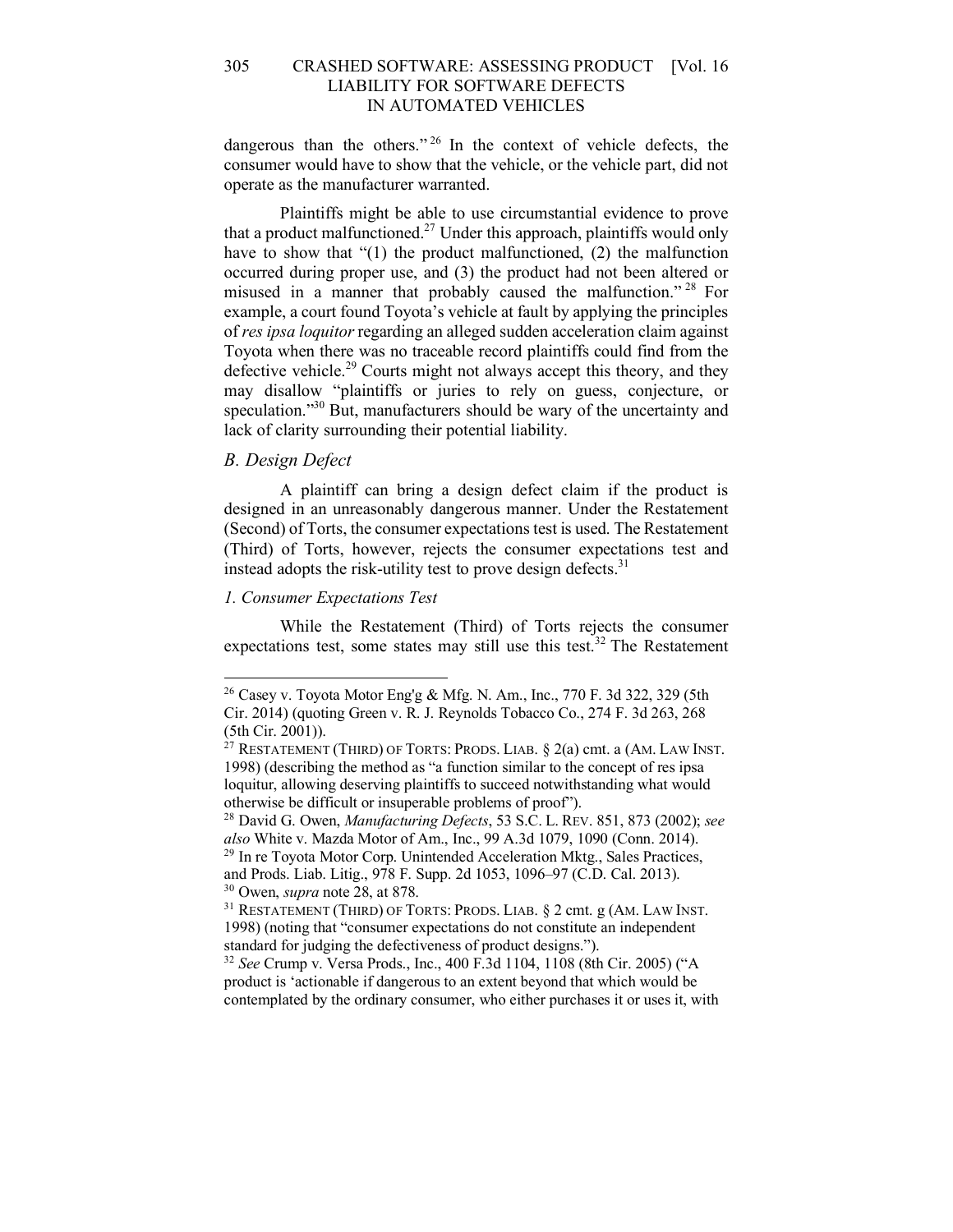(Second) of Torts defines a design defect as a "condition not contemplated by the ultimate consumer, which will be unreasonably dangerous to him."<sup>33</sup> To be "unreasonably dangerous," the product "must be dangerous to an extent beyond that which would be contemplated by the ordinary consumer who purchases it, with the ordinary knowledge common to the community as to its characteristics."34

In *McCabe v. Am. Honda Motor Co.*, the court further discussed the applicability of this test in a product liability action regarding a failed airbag.<sup>35</sup> Accepting the application of the consumer expectations test, the court noted that an ordinary consumer's expectations should not be assessed based on his knowledge of the product in isolation, but instead "in the context of the facts and circumstances of its failure" to see if he "can form minimum safety expectations."36 However, not all courts will adopt the consumer expectations test for product liability claims, especially for technically complex issues. For example, in a plaintiff's design defect claim regarding her vehicle's airbag deployment that caused her injury, the First Circuit Court of Appeals noted that "consumer expectations cannot be the basis of liability in a case involving complex technical matters."37

Since automated vehicle technologies are still in their infancy, consumer expectations for "reasonable safety" are likely to change dramatically over time. Although the public might be hesitant to believe in the safety of current automated vehicle technology, consumers will likely expect fully automated vehicles to operate in a reasonably safe manner once they become more readily available.<sup>38</sup> The NHTSA ranks vehicles based on their level of automated technology. <sup>39</sup> If the highest NHTSA level of automated vehicle technology is in fact achieved and

l

the ordinary knowledge common to the community as to its characteristics'"); Griffin v. Suzuki Motor Corp., 124 P.3d 57, 63 (Kan. 2005) (noting that "the final test is one of consumer expectations" for a design defect claim).

<sup>&</sup>lt;sup>33</sup> RESTATEMENT (SECOND) OF TORTS § 402A cmt. g (AM. LAW INST. 1979). <sup>34</sup> *Id.* at cmt. i.

<sup>35</sup> McCabe v. Am. Honda Motor Co., 123 Cal. Rptr. 2d 303, 313 (Cal. Ct. App. 2002). 36 *Id.*

<sup>37</sup> Quintana-Ruiz v. Hyundai Motor Corp., 303 F.3d 62, 77 (1st Cir. 2002).

<sup>38</sup> *See* Jack Barkenbus, *To Get the Most Out of Self-Driving Cars, Tap the Brakes on Their Rollout*, CONVERSATION (Jan. 3, 2018, 6:25 AM),

https://theconversation.com/to-get-the-most-out-of-self-driving-cars-tap-thebrakes-on-their-rollout-88444.

<sup>39</sup> *See Automated Vehicles for Safety,* NAT'L HIGHWAY TRAFFIC SAFETY ASS'N, https://www.nhtsa.gov/technology-innovation/automated-vehicles-safety (last visited Apr. 19, 2018).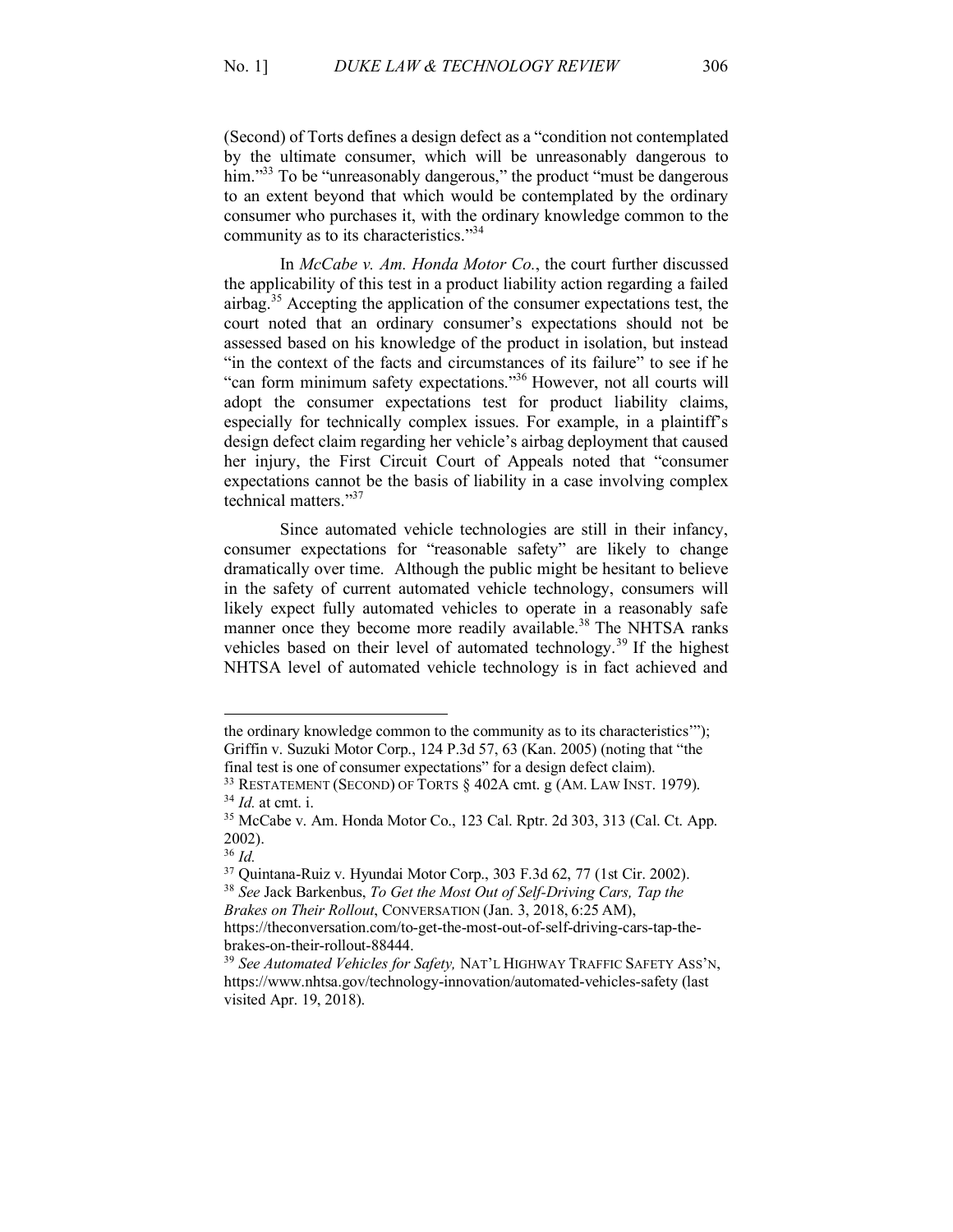becomes available, ordinary consumers, as well as courts, might find it reasonable to expect a very high level of safety from automated vehicles.<sup>40</sup>

#### *2. Risk-Utility Test*

While rejecting the consumer expectations test, the Restatement (Third) of Torts endorses the risk-utility test for design defects. $41$  The riskutility test finds a product to be defective when that product's foreseeable risk of harm "could have been reduced or avoided" by adopting "a reasonable alternative design . . ." and not doing so "renders the product not reasonably safe  $\ldots$  ...<sup>442</sup> The Restatement (Third) further explains the balance between risks and benefits by adding that "excessively safe" products would not be any more beneficial than "products that are too risky."43

Courts might evaluate a number of factors to assess whether the level of danger outweighs the utility of a product. For example, the New York Court of Appeals has identified seven factors to consider in a riskutility test: 44

(1) the utility of the product to the public as a whole and to the individual user; (2) the likelihood that it will cause injury (also known as the nature of the product); (3) the availability of a safer design; (4) the potential for designing and manufacturing the product so that it is safer but remains functional and reasonably priced; (5) the ability of the plaintiff to avoid injury by careful use of the product; (6) the degree of awareness of the potential danger of the product which can reasonably be attributed to the plaintiff; and (7) the manufacturer's ability to spread any cost related to improving the safety of the design.45

The key to prevailing on a risk-utility test is to show a reasonable alternative design that would have reduced the risk of harm as noted in

 <sup>40</sup> *See id.* (noting the highest level of automation is when "the vehicle is capable of performing all functions under all conditions" and "the driver may have the option to control the vehicle.").

<sup>&</sup>lt;sup>41</sup> RESTATEMENT (THIRD) OF TORTS: PRODS. LIAB. § 2 cmt. g. (AM. LAW INST. 1998). *Compare* Branham v. Ford Motor Co., 701 S.E.2d 5, 16–17 (S.C. 2010) (remanding case for retrial using "risk-utility test and not the consumer expectations test"), *with* Aubin v. Union Carbide Corp., 177 So. 3d 489, 520 (Fla. 2015) (adhering to the Restatement (Second) of Torts and adopting the consumer expectation test in a design defect case).

 $42$  RESTATEMENT (THIRD) OF TORTS: PRODS. LIAB.  $\S$  2(b) (AM. LAW INST. 1998).

<sup>43</sup> *Id.* at § 2 cmt. a. 44 *See* Voss v. Black & Decker Mfg. Co., 450 N.E.2d 204, 208–09 (N.Y. 1983) 45 *Id.*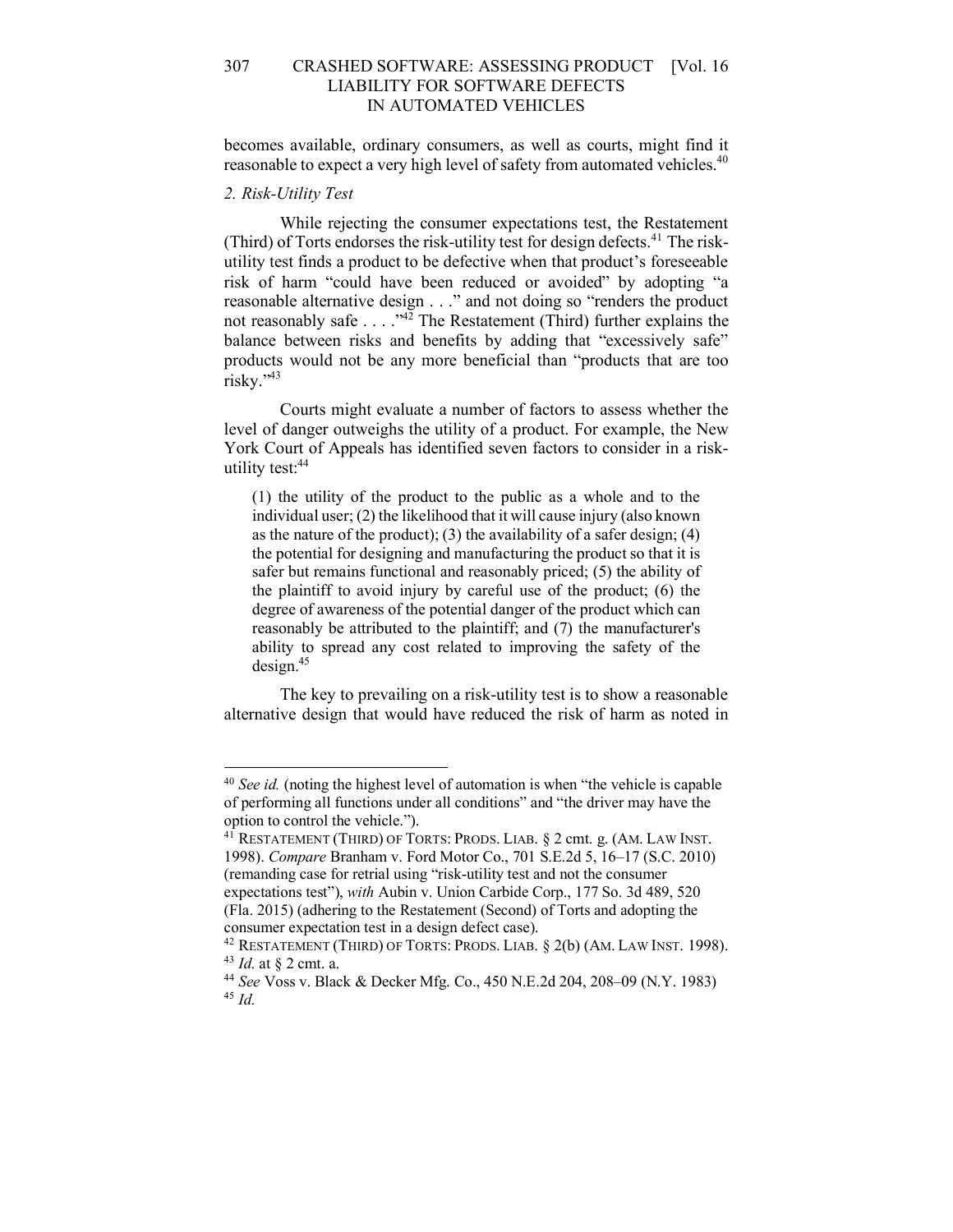element (3) and (4) above from the New York Court of Appeals.<sup>46</sup> For example, under Texas law, to prevail on a design defect claim, "a plaintiff must prove that (1) the product was defectively designed so as to render it unreasonably dangerous; (2) a safer alternative design existed; and (3) the defect was a producing cause of the injury for which the plaintiff seeks recovery."<sup>47</sup> In some jurisdictions, the burden of providing the risk benefit analysis shifts to the defendant if the plaintiff proves that product design is the proximate cause of the damage.48 For example, in *McCabe*, the court held that once the injured plaintiff showed that the alleged design defect caused his injury, "the burden shifts to the defendant to prove the benefits of the design outweigh its inherent risks."49

In the context of software defects for vehicles, plaintiffs might be able to use subsequent updates in the software as evidence of a reasonable alternative design. However, this would not be permitted in federal courts unless such updates were made prior to the accident due to Federal Rules of Evidence 407. <sup>50</sup> In contrast, state courts might allow subsequent measures by manufacturers as evidence for strict product liability claims. For example, the Supreme Court of California held that California Evidence Code § 1151, which bars the admission of subsequent remedial measures as evidence, applies to prove negligence or culpability but not strict liability.<sup>51</sup> Similarly, the Supreme Court of Wisconsin held that evidence of subsequent remedial measures regarding the suspension system of the vehicle at issue is admissible.<sup>52</sup>

#### *C. Warning Defect*

Plaintiffs can also bring a product liability claim for a warning defect if "foreseeable risks of harm posed by the product could have been reduced or avoided by the provision of reasonable instructions or warnings  $\ldots$   $\frac{1053}{100}$  In other words, manufacturers have a duty to provide adequate warning of danger and to provide reasonable instructions to use the

 <sup>46</sup> Daniel A. Crane et al., *A Survey of Legal Issues Arising from the Deployment of Autonomous and Connected Vehicles*, 23 MICH. TELECOMM. TECH. L. REV. 191, 260 (2017).

<sup>47</sup> Goodner v. Hyundai Motor Co., Ltd., 650 F.3d 1034, 1040 (5th Cir. 2011).

<sup>48</sup> *See, e.g.*, Barker v. Lull Eng'g Co., 573 P.2d 443, 455 (Cal. 1978); Collazo-Santiago v. Toyota Motor Corp., 149 F.3d 23, 25–26 (1st Cir. 1998).

<sup>49</sup> McCabe v. Am. Honda Motor Co., 123 Cal. Rptr. 2d 303, 315 (Cal. Ct. App. 2002).

<sup>&</sup>lt;sup>50</sup> FED. R. EVID. 407 ("When measures are taken that would have made an earlier injury or harm less likely to occur, evidence of the subsequent measures is not admissible to prove . . . a defect . . . or . . . a need for a warning . . . . ").

<sup>51</sup> Ault v. Int'l Harvester Co., 528 P.2d 1148, 1150 (Cal. 1974).

<sup>52</sup> Chart v. Gen. Motors Corp., 258 N.W.2d 680, 683 (Wis. 1977).

<sup>53</sup> RESTATEMENT (THIRD) OF TORTS: PRODS. LIAB. § 2(c) (AM. LAW INST. 1998).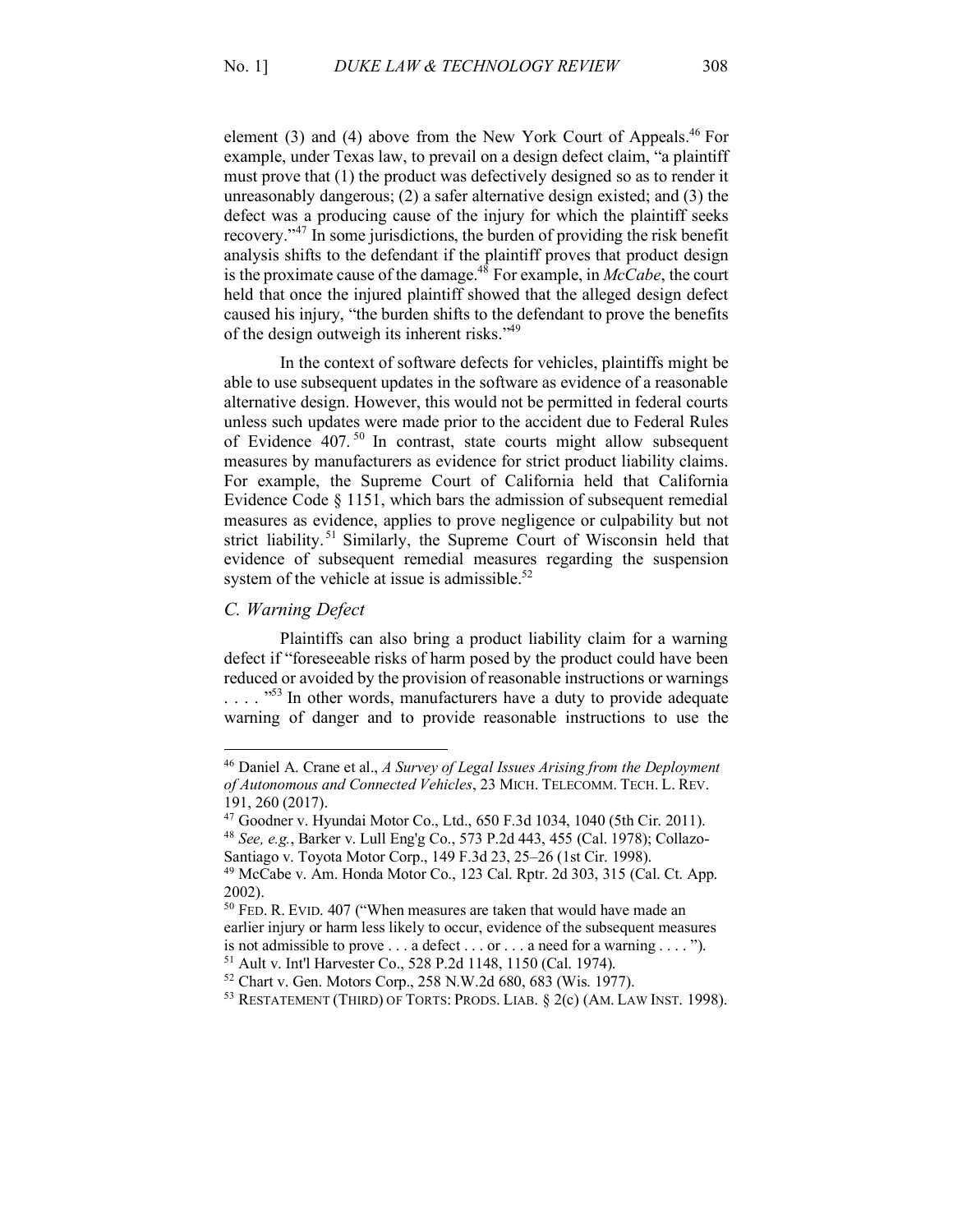product safely. Even without a manufacturing or design defect, a court might still find the manufacturer liable for failure to attach an adequate warning to a product.<sup>54</sup> An adequate warning does not absolve the manufacturer of a liability for other defect claims.<sup>55</sup> However, risks that are obvious to an ordinary consumer, or the public, do not fall under the category of risks that manufacturers have a duty to warn their consumers about. 56

Furthermore, depending on the subject matter regarding the alleged warning defect, expert testimony might be required. For example, the court in *Ruggiero v. Yamaha Motor Corp.*, finding no need for expert testimony regarding a product defect claim for a personal watercraft, still noted that "expert testimony is required in a warning defect case where the subject matter 'falls outside of the common knowledge of the factfinder and depends on scientific, technical, or other specialized knowledge."<sup>57</sup> For software defects of automated vehicles, courts are likely to find that the technical issues fall outside of consumers' common knowledge.

# IV. APPLICATION/LIMITATIONS

# *A. How Much Control Is Attributable to the Manufacturer or the Software Designer?*

One of the most important considerations in the shift of focus on product liability assessment from regular vehicles to automated vehicles is: with the shift of control over the vehicle, which parties will assume new liability? As vehicles become more fully automated, accidents are less likely to be caused by driver error but more likely to be caused by product defects, and manufacturers may assume increased liability for accidents related to these mechanical errors.<sup>58</sup> The challenge lies in determining to

 <sup>54</sup> *See* Battersby v. Boyer, 526 S.E.2d 159, 162 (Ga. Ct. App. 1999) ("[A] duty to warn can arise even if a product is not defective.").

<sup>55</sup> *See* Uloth v. City Tank Corp., 384 N.E.2d 1188, 1192 (Mass. 1978) ("Whether or not adequate warnings are given is a factor to be considered on the issue of negligence, but warnings cannot absolve the manufacturer or designer of all responsibility for the safety of the product.").

<sup>56</sup> RESTATEMENT (THIRD) OF TORTS: PRODS. LIAB. § 2 cmt. j (AM. LAW INST. 1998) (explaining that typically "no duty is owed to warn of obvious and generally known dangers").

<sup>57</sup> Ruggiero v. Yamaha Motor Corp., No. 15-49 (JBS/KMW), 2017 U.S. Dist. LEXIS 48908, at \*24–25 (D.N.J. Mar. 31, 2017) (quoting Jerista v. Murray, 883 A.2d 350, 364 (N.J. 2005)).

<sup>58</sup> *See* GILLIAN YEOMANS, LLOYD'S EXPOSURE MANAGEMENT, AUTONOMOUS VEHICLES HANDING OVER CONTROL: OPPORTUNITIES AND RISKS FOR INSURANCE 18–19 (2014) (discussing the potential for increased liability to manufacturers of automated vehicles).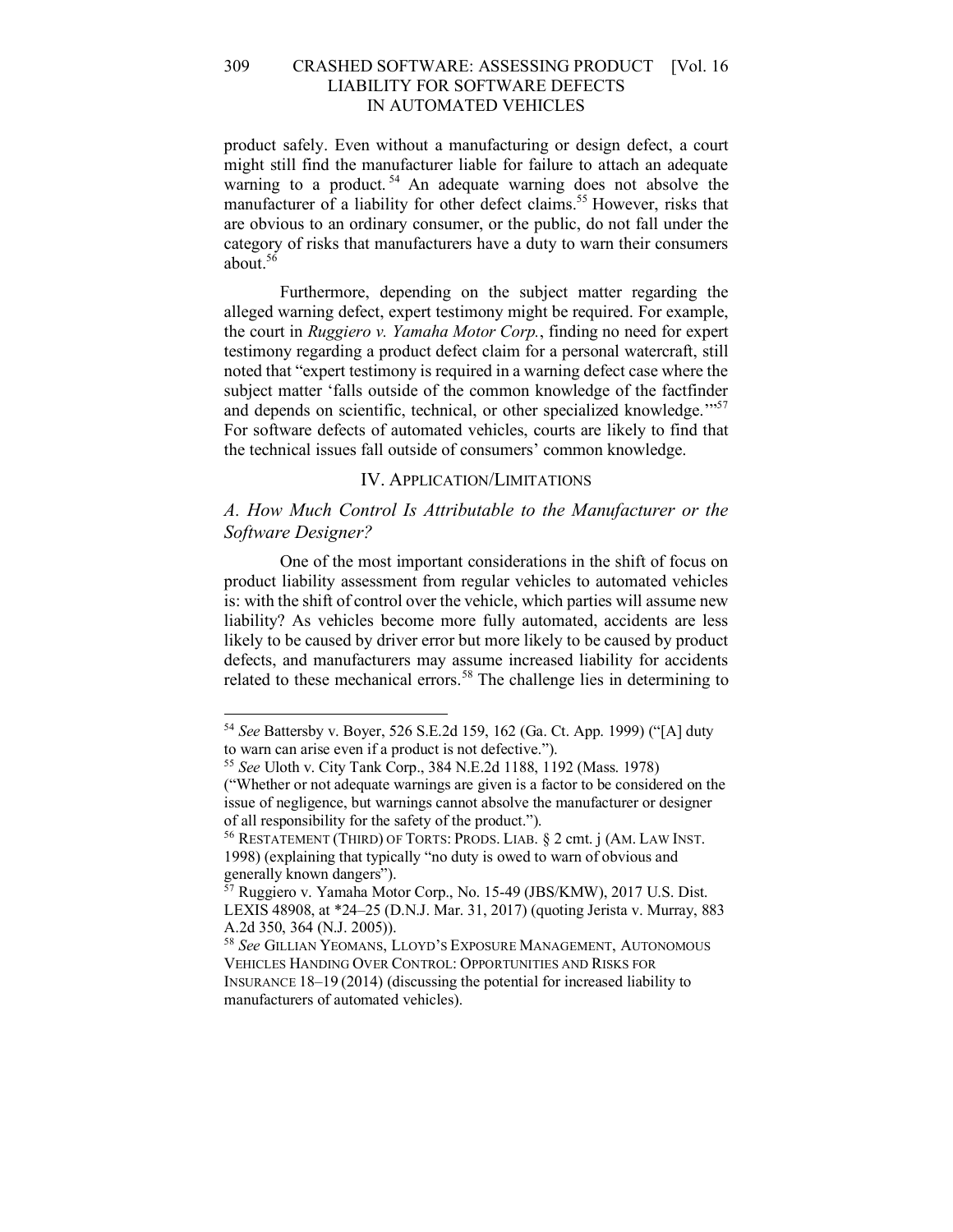what extent the automated vehicle's software or algorithm defect is attributable to the manufacturer.

One may argue that software is only as good as its designers and programmers, and those who design the software should be liable for any on-board software defect, including defects that may result from the designer's failure to predict a particular problem. The accident of a 2005 Toyota Camry that accelerated suddenly, injured the driver, and took the life of the passenger illustrates the difficulty of detecting a software defect before it is too late.<sup>59</sup> The plaintiffs argued that the electronic throttle system of the vehicle had a design defect and caused the sudden acceleration. <sup>60</sup> One of the plaintiff's expert's testimony during the trial illustrates the three problems that engineers face with preventing software defects.

[J]ust because a company and its engineers think up 100 possible things that can go wrong, or a thousand possible things that can go wrong and implement a set of failsafes that they think will defend against them, there is two problems with that. The first is the failure of imagination possibility, which is it didn't get on their list. They forgot that it was possible that tasks could die, for example. Another possibility is that failsafe itself has a bug in it, a hole in it, a gap . . . So a third thing that can go wrong is that one of those gaps is exposed in the safety architecture. And sometimes it takes all three of those happening at once in order for your car to malfunction or to malfunction in a dangerous way that you report. For example, it might begin with a hardware . . . and that might cause a bug and that might escape detection because they didn't think of that possibility.<sup>61</sup>

Because a fully automated vehicle is expected to make decisions on its own based on its algorithm, manufacturers might argue that it would be impossible to enable such autonomous decision-making capability while still being liable for the vehicle's decisions.<sup>62</sup> Regardless of how the liability gets allocated between software designers and vehicle

 <sup>59</sup> *See* Brief for Petitioner at ¶ 11, Bookout v. Toyota Motor Corp., No. CJ-2008- 7969, 2013 WL 5596096 (Okl. Dist. Sept. 13, 2013), (No. CJ-2008-7969), 2009 WL 9155882 (Okl. Dist. Sept. 16, 2009) [hereinafter *Toyota*].

<sup>60</sup> *See id.*; *Toyota Sudden Unintended Acceleration Lawsuit Ends in Landmark Verdict*, BEASLEY ALLEN LAW FIRM (Oct. 28, 2013), http://www.beasleyallen. com/news/toyota-sudden-unintended-acceleration-lawsuit-ends-in-landmarkverdict/. 61 Transcript of Record at 60–61, Bookout v. Toyota Motor Corp., No CJ-2008-

<sup>7969 (</sup>Okl. Dist. Oct. 14, 2013) [hereinafter *Transcript*].

<sup>62</sup> *See* John W. Zipp, *The Road Will Never Be the Same: A Reexamination of Tort Liability for Autonomous Vehicles*, 43 TRANSP. L.J. 137, 163 (2016) ("It will be virtually impossible for an autonomous vehicle manufacturer to conceive of every possible situation that may arise while driving.").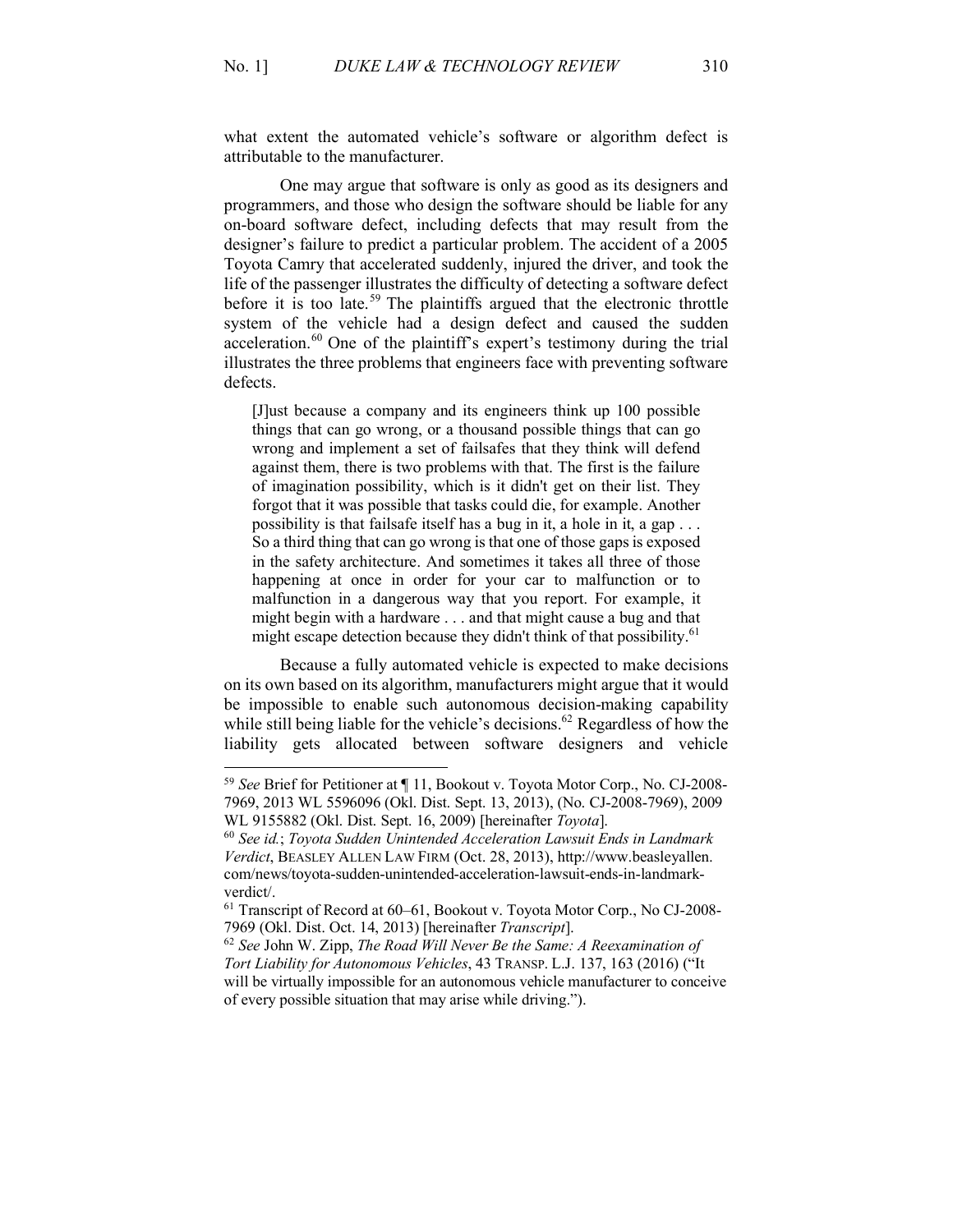manufacturers, both will argue that most if not all software defects should be treated as unforeseeable risks of harm. Also, it would be difficult for plaintiffs to argue that manufacturers should be fully liable for software defects caused by unusual external causes, such as hacking.

## *B. Is Software a Manufactured Product?*

Whether tort law regards software as a product, rather than a service, will also play a role in determining the application of product liability to software defects. A "product" is defined under the Restatement (Third) of Torts: Products Liability as a "tangible personal property distributed commercially for use or consumption." <sup>63</sup> However, the Restatement does not consider services to be products.<sup>64</sup> Unlike other component parts of a vehicle, because software is not a tangible "manufactured product," a court might find that manufacturing defect theory is not applicable for software or algorithmic errors in automated vehicles. <sup>65</sup> While many courts have applied contract law in software related cases under the Uniform Commercial Code, software manufacturers have not been found strictly liable for software defects based on tort product liability theories.<sup>66</sup>

From the perspective of consumers, adopting strict liability would encourage manufacturers to perform enough tests to find and prevent

 <sup>63</sup> RESTATEMENT (THIRD) OF TORTS: PRODS. LIAB. § 19(a) (AM. LAW INST. 1998).

<sup>64</sup> *Id.* at § 19(b); *see id.* at § 19 cmt. a ("Apart from statutes that define 'product' for purposes of determining products liability, in every instance it is for the court to determine as a matter of law whether something is, or is not, a product."). <sup>65</sup> Roy Alan Cohen, *Self-Driving Technology and Autonomous Vehicles: A Whole New World for Potential Product Liability Discussion*, IADC PROD. LIAB. COMMITTEE NEWSLETTER (Int'l Ass'n Def. Counsel), May 2015, at 332, *available at* http://pbnlaw.com/media/540169/Cohen-IADC-Product-Liability-May-2015.pdf; *see also* Jeffrey K. Gurney, Article, *Sue My Car Not Me: Products Liability and Accidents Involving Autonomous Vehicles*, 13 U. ILL. J. L. TECH. & POL'Y 247, 259 (2013).

<sup>66</sup> *See* Joseph L. Reutiman, *Defective Information: Should Information be a "Product" Subject to Products Liability Claims?*, 22 CORNELL J. L. & PUB. POL'Y 181, 195 (2012) ("Those courts that have determined whether computer software is a 'good' under the Uniform Commercial Code have struggled to apply a tangible–intangible distinction and have reached conflicting conclusions. Such courts have tended to focus on the service-like aspects of a software sale as compared to the tangible aspects of the software medium."); Robert D. Sprague, *Software Products Liability: Has Its Time Arrived?*, 19 W. ST. U. L. REV. 137, 140 (1991). *But see* Frances E. Zollers et al., *No More Soft Landings for Software: Liability for Defects in an Industry That Has Come of Age*, 21 SANTA CLARA COMPUTER & HIGH TECH. L. J. 745, 774 (2005) (contending that "software should be considered a 'product' for product liability purposes.").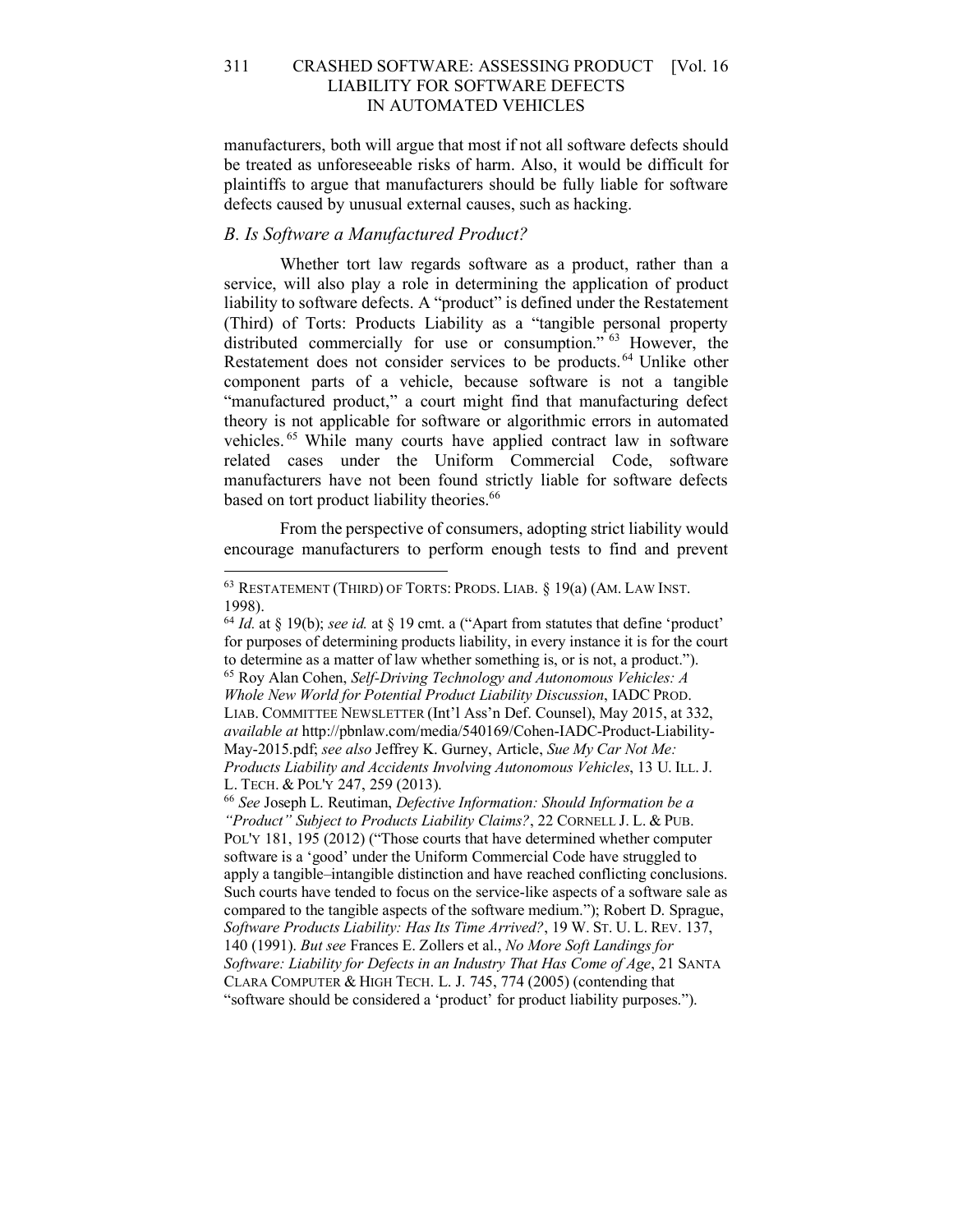software defects before the software is released into the market instead of rushing to the market "in the hope that users will find the bugs and report them."<sup>67</sup> Some scholars note that software industry is "no longer in its infancy" and that limiting the application of strict liability to software "that foreseeably causes physical harm when defective" could minimize the concern over other software designers whose software are less likely to cause physical harm. <sup>68</sup> On the other hand, strict liability could significantly stifle innovation, especially since it could hinder software developers' use of software written by other companies or software components that were freely available.<sup>69</sup> Likewise, manufacturers and software designers might argue that the automated vehicle industry is not mature enough to absorb all unforeseeable risks since spreading the cost among very few buyers will not be economically feasible.<sup>70</sup> However, as automated vehicle technology matures, the argument that strict liability stifles innovation will likely lose its force.

How much direct control consumers have over vehicles' software might also determine the applicability of strict liability.<sup>71</sup> For example, when assessing liability for defects related to "extrinsic software" that consumers purchase and interact with directly consumers' negligent behavior such as not keeping antivirus software up-to-date should be considered. <sup>72</sup> However, software embedded in automated vehicles would likely be treated as "intrinsic software" since drivers might not be fully aware of the myriad list of software embedded in a vehicle, and prescribing strict liability might be appropriate.<sup>73</sup> Considering the increasing risk of physical injury due to software defects, courts and federal agencies overseeing vehicle safety standards will soon have to determine whether or to what extent strict liability can be extended to software to ensure adequate consumer protection without deterring technological progress.

 <sup>67</sup> Zollers et al., *supra* note 66, at 769.

<sup>68</sup> *Id.* at 771.

<sup>69</sup> Seldon J. Childers, *Don't Stop the Music: No Strict Products Liability for Embedded Software*, 19 U. FLA. J. L. & PUB. POL'Y 125, 153 (2008). <sup>70</sup> *Id.* at 173.

<sup>71</sup> T. Randolph Beard et al., *Tort Liability for Software Developers: A Law & Economics Perspective*, 27 J. MARSHALL J. COMPUTER & INFO. L. 199, 200–01  $(2009)$ .<br><sup>72</sup> *Id.* at 230.

<sup>72</sup> *Id.* at 230. 73 *Id.* at 230. *But see* Sean O'Kane & Lauren Goode, *George Hotz is Giving Away the Code Behind His Self-Driving Car Project*, VERGE (Nov. 30, 2016, 2:12 PM), https://www.theverge.com/2016/11/30/13779336/comma-aiautopilot-canceled-autonomous-car-software-free (noting that open source software for automated vehicles might become a reality, and lie outside existing rules promulgated by the National Highway Traffic Safety Administration).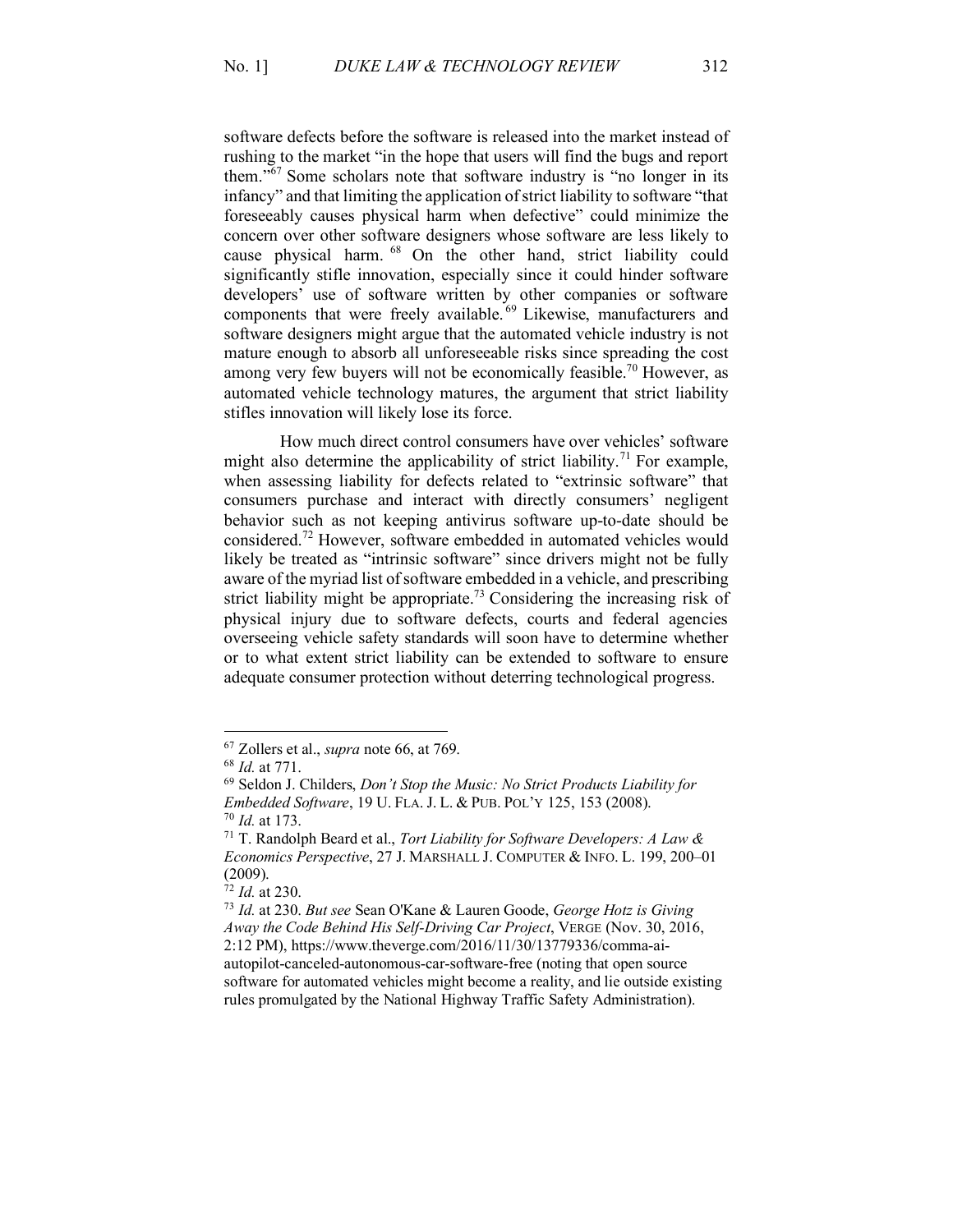#### *C. What Is the Impact on the Cost of Litigation?*

Although records of vehicle operation and software error will be more readily available thanks to advancements in technology, this might not be good news for consumers, as they will not be able to prevail based on circumstantial evidence. The plaintiff who sought a software defect claim stemming from Camry's sudden acceleration problem in 2013 would not have enjoyed the same decision by the court without admissible evidence specifying the defect if Toyota had tracked its vehicle's software operation.<sup>74</sup> For example, if the recorded data of an automated vehicle in an accident indicates that driver was warned by the system to take manual control, a court might find it difficult to hold the manufacturer fully liable for the accident.

Also, courts have hesitated to accept circumstantial evidence based on the malfunction doctrine if the vehicle has been used extensively<sup>75</sup> or if it had been repaired.<sup>76</sup> Therefore, if automated vehicles have been used for an extended period or shared among multiple drivers, courts might be reluctant to attribute liability to the manufacturer or the software designer simply based on circumstantial evidence. Furthermore, due to the complex nature of automated vehicle technology, finding an expert witness to testify will be difficult and expensive.<sup>77</sup> Some plaintiffs might be turned away from bringing a claim because the cost of litigation would be too high and would not be covered by award.<sup>78</sup>

On the other hand, the cost of product liability litigation as well as the impact of litigation will be also be a concern for manufacturers of automated vehicles, which might lead them to mitigate product liability claims. <sup>79</sup> By avoiding a product liability claim, manufacturers could

<sup>&</sup>lt;sup>74</sup> In re Toyota Motor Corp. Unintended Acceleration Mktg., Sales Practices  $\&$ Prods. Liab. Litig., 978 F. Supp. 2d 1053, 1102 (C.D. Cal. 2013). *See also Toyota*, *supra* note 59.

<sup>75</sup> *See* Corcoran v. Gen. Motors Corp., 81 F. Supp. 2d 55, 69 (D.D.C. 2000) (rejecting an inference of product defect for a vehicle used for over seven years). 76 *See* Parsons v. Ford Motor Co., 85 S.W.3d 323, 326 (Tex. App. 2002) (holding that "the dealer's intervening repair and replacement of the allegedly defective" ignition switch precludes application of the malfunction doctrine). 77 Gurney, *supra* note 65, at 265–66 (noting that multiple expert witnesses will

be needed to assess the highly complex algorithm of an automated vehicle). 78 Joseph Sanders, *Adversarial Legalism & Civil Litigation: Prospects for Change*, 28 L. & Soc. INQUIRY 719, 723 (2003).<br><sup>79</sup> François J. Castaing, *The Effects of Product Liability on Automotive* 

*Engineering Practice*, *in* PRODUCT LIABILITY AND INNOVATION: MANAGING RISK IN AN UNCERTAIN ENVIRONMENT, 77, 79 (1994) (noting that "threat of product liability" can impede manufacturers drive to implement "new or improved designs" in vehicles).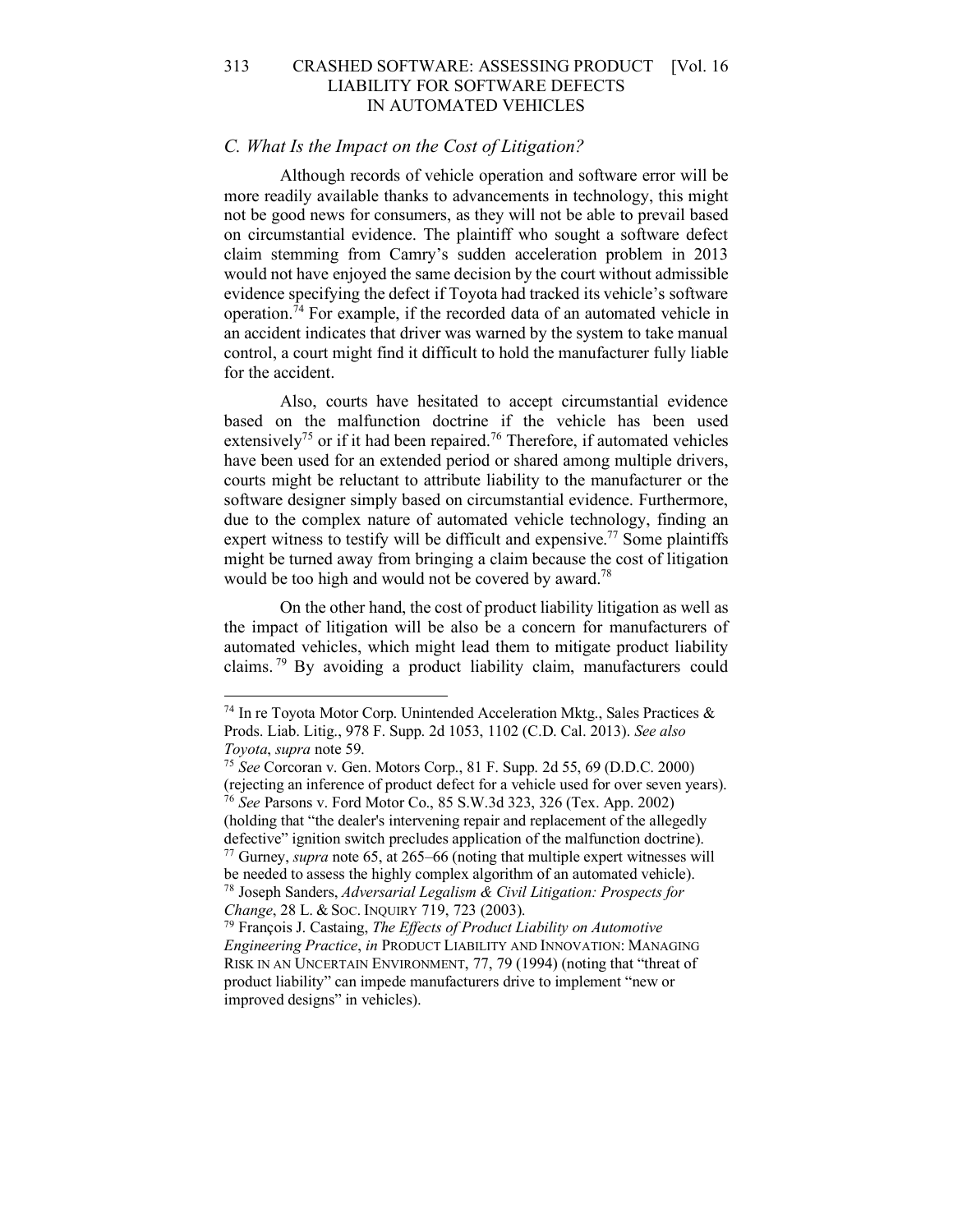protect the reputation of their products, consumer loyalty, and corporate goodwill, which will be especially crucial for the success of this new technology.<sup>80</sup> Therefore, to control product liability exposure regarding their automated vehicles, manufacturers might be advised by their counsels to take preventive measures to avoid product liability exposure, including: proper warning, specifying policies regarding insurance and indemnification, and retaining experts.<sup>81</sup> Additionally, courts often order the prevailing plaintiffs to recover attorneys' fees from defendants in product liability claims based on the terms of the contract or statute.<sup>82</sup> Consequently, plaintiff-oriented attorneys might be willing to represent victims of automated vehicle related accidents on a contingency fee arrangement. This would lower consumers' financial barrier to bringing a claim.83

#### *D. What Should Consumers Expect?*

As discussed in section B, the Restatement (Third) of Torts rejects the consumer expectations test for design defect claims.<sup>84</sup> Moreover, even if a court were to accept the consumer expectations test, consumers might not be able to argue that ordinary users' expectations regarding automated vehicles should be the basis of assessing liability since it involves a complicated, developing technology. Also, software developers might not be able to predict every possible software error deviation from a vehicle's expected operation.<sup>85</sup> For example, an unexpected error not traceable or attributable to the software designer is certainly plausible if the vehicle is given the capacity to truly "think independently."86

If it is unreasonable for manufacturers to expect automated vehicles to be foolproof, courts might find that consumers should also not expect automated vehicles to be entirely free of software defects. Also,

 $80$  JEFFREY A. SOBLE, FOLEY  $\&$  LARDNER LLP, PREEMPTING AND MITIGATING PRODUCT LIABILITY CLAIMS 2.

 $81$  *Id.* at 4–5.

<sup>82</sup> Bylsma v. Willey, No. 20140484, 2017 WL 5998937, at \*22 (Utah Dec. 1, 2017) (noting that a court may award attorney fees "through the reciprocal attorney fee provision of the Utah Code"); Cashio v. Kojis & Sons Signs, 568 So. 2d 1388, 1389 (La. Ct. App. 1990) (noting that attorney fee may be awarded to the purchaser of the product in a product liability action).

<sup>&</sup>lt;sup>83</sup> *Id.* 84 RESTATEMENT (THIRD) OF TORTS: PRODS. LIAB. § 2 cmt. g (AM. LAW INST. 1998) (noting that "consumer expectations do not constitute an independent standard for judging the defectiveness of product designs"). <sup>85</sup> *See Transcript*, *supra* note 61, at 60–61.

<sup>86</sup> David C. Vladeck, *Artificial Intelligence & the Law: Essay: Machines Without Principals: Liability Rules & Artificial Intelligence*, 89 WASH. L. REV. 117, 123, 126 (2014).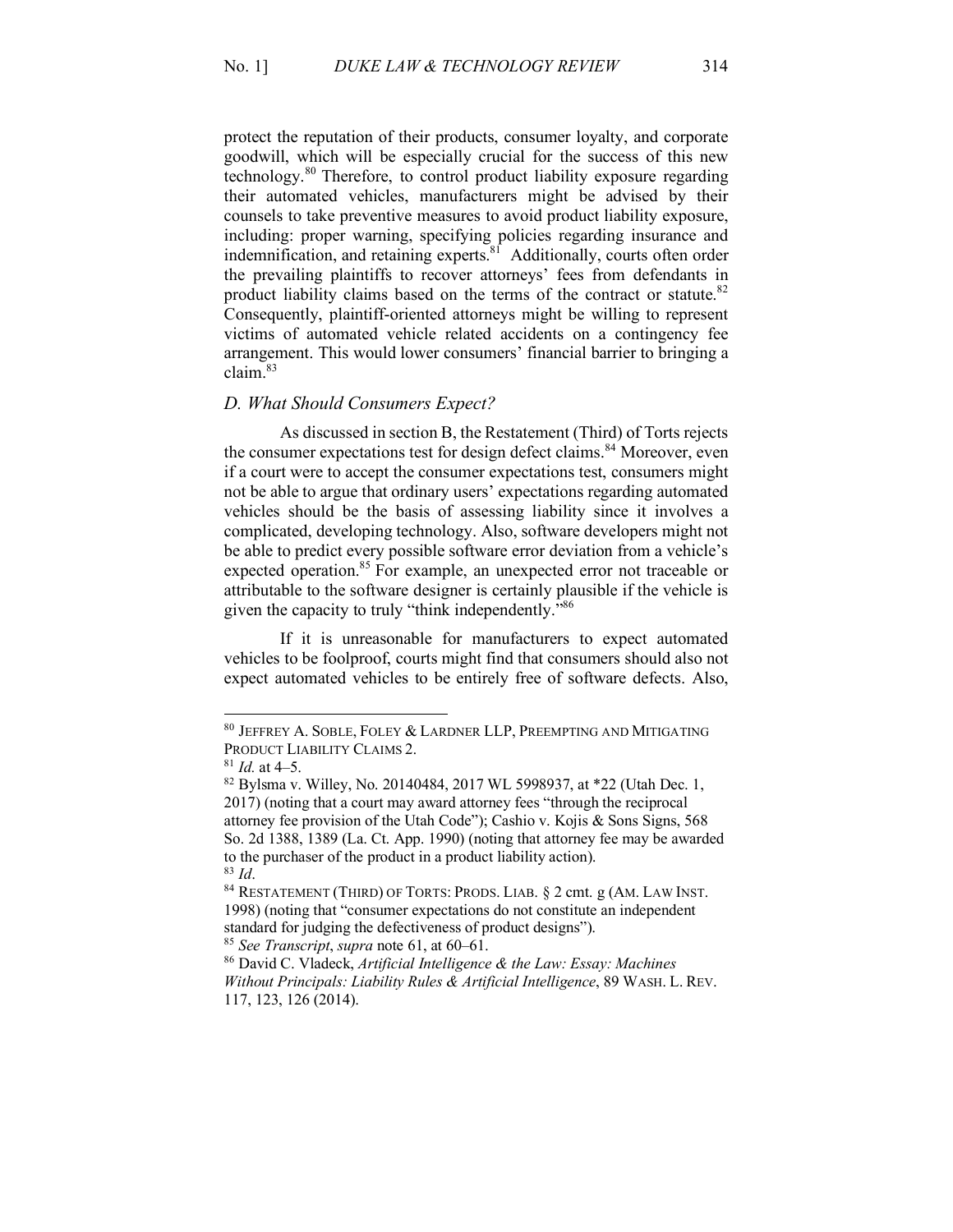while the risk-utility test requires a showing of "a reasonable alternative design," one of the major challenges for consumers in prevailing over the risk utility test might be that the technology of the vehicle in dispute might be the safest available.<sup>87</sup> The lack of a safer alternative design in the market would make the task of finding a reasonable alternative design almost impossible.<sup>88</sup>

As to warning defect liability, manufacturers of automated vehicles should be very cautious, trying to temper consumer expectations through their warnings. While manufacturers competing against each other will highlight the overall safety of their vehicles, they should also try to caution consumers against unreasonable expectations regarding their vehicles' automated driving technology. <sup>89</sup> Manufacturers might also need to provide real-time warnings through consumers' vehicles once the vehicle detects that the driver is inattentive or is driving on harsh road conditions. 90

## *E. Is There a Solution?*

Scholars have proposed a number of ideas to properly assign liability regarding accidents related to software defects in automated vehicles that are not clearly traceable to software designers or manufacturers. Despite the challenges reviewed above, liability for software defects caused by design or manufacturing error can be assessed in a similar manner as other product defects based on settled product liability theories. Therefore, finding solutions for rare software defects that are at odds with the software designer's direction and cannot be traced to a human error will be most difficult.<sup>91</sup>

Conferring personhood on the vehicle has been one of the possible suggested solutions.  $92$  By treating each automated vehicle as a separate business entity, victims of vehicle defects can bring claims against the vehicle without deterring manufacturers from producing more automated

*<sup>92</sup> Id*. at 129.

<sup>87</sup> RESTATEMENT (THIRD) OF TORTS: PRODS. LIAB. § 2(b) (AM. LAW INST. 1998). 88 Gurney, *supra* note 65, at 265.

<sup>89</sup> *See* K.C. Webb, *Products Liability & Autonomous Vehicles: Who's Driving*  Whom?, 23 RICH. J.L. & TECH. 9, 40 (2016). (noting that manufacturers would seek to manage consumer expectations, and provide adequate warnings for safe use of AVs, while simultaneously encouraging use and advertising the overall

increased safety of the product).<br><sup>90</sup> Gurney, *supra* note 65, at 269–70.

<sup>&</sup>lt;sup>91</sup> See Vladeck, *supra* note 86, at 126 (discussing that assigning liability for errors caused by human would not be difficult and that automated vehicles should be held at the same or even higher standard errors traceable to manufacturers).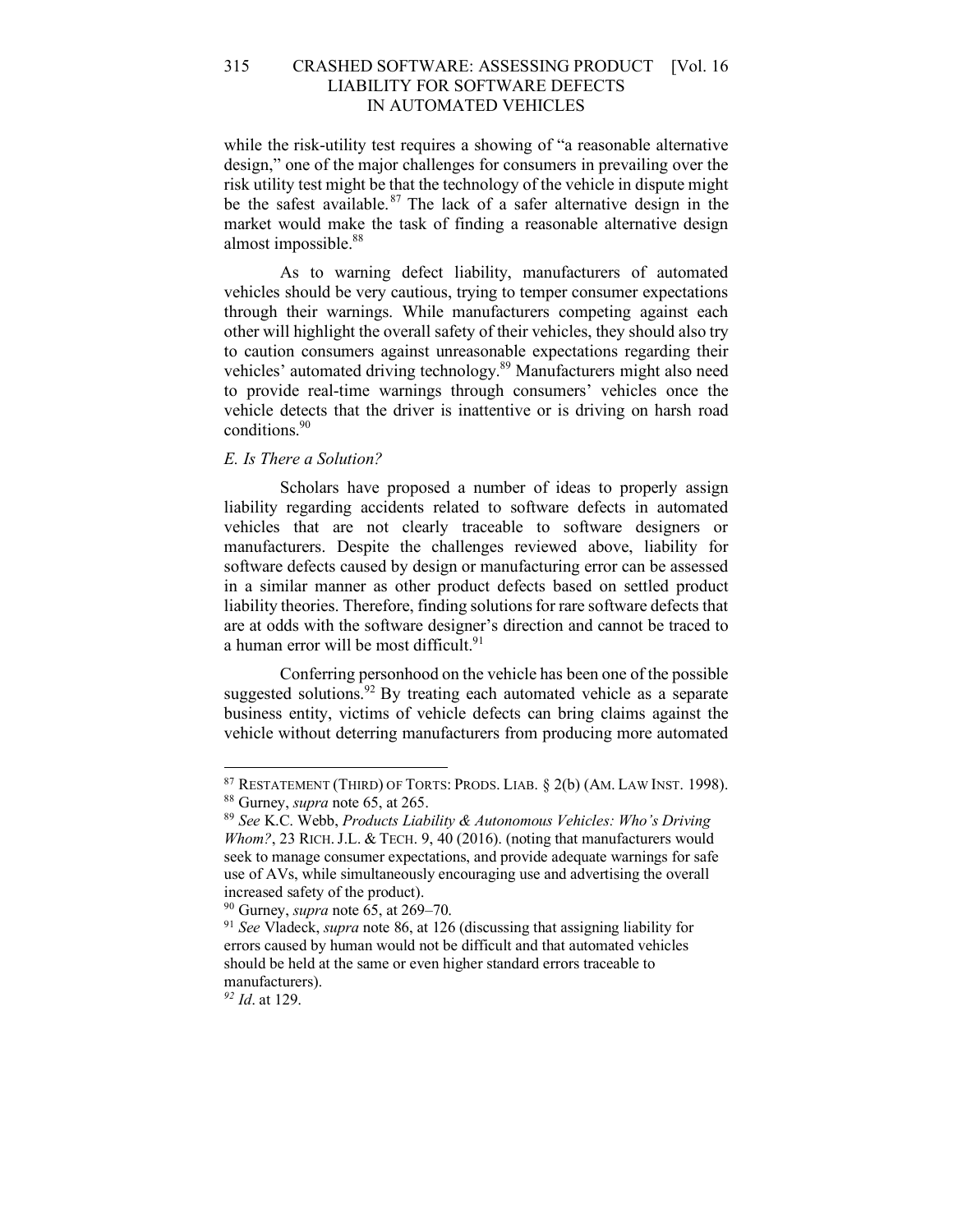vehicles. In fact, NHTSA has recently indicated to Google that the artificial intelligence system in the autonomous vehicle could be interpreted as the driver.<sup>93</sup> To do so, devising an insurance program for each automated vehicle that would enable the vehicle to be treated as the "driver" and compensate the victim would be necessary.<sup>94</sup> For example, insurance costs might have to be factored into the purchase price of an automated vehicle.<sup>95</sup>

Also, manufacturers should be discouraged from setting unreasonable expectations for consumers during advertising and sales that their automated vehicles will be error free.  $96$  While customers buying vehicles today would not expect current automated vehicle technology to be completely reliable, the high expectations of modern day consumers of electronics would likely transfer to automated vehicle industry. <sup>97</sup> Although manufacturers do not have to warn of obvious risks involved in driving, they should not set unreasonable expectations for the safety of automated vehicles and should be warned of potential risks. <sup>98</sup> If the software in automated vehicles require updates, manufacturers should alert end-users in a timely manner.<sup>99</sup> Also, to prevent security breach, manufacturers should communicate critical security information to the end-users of automated vehicles in a timely manner.<sup>100</sup>

Manufacturers should also specify the allocation of liability with software vendors for potential software defects in automated vehicles.<sup>101</sup> If manufacturers and software vendors are separate entities, the contractual

 <sup>93</sup> David Shepardson & Paul Lienert, *Exclusive: In Boost to Self-Driving Cars,* 

*U.S. Tells Google Computers Can Qualify as Drivers*, REUTERS (Nov. 24, 2017, 7:14 PM), http://www.reuters.com/article/us-alphabet-autos-selfdriving-

exclusive- idUSKCN0VJ00H.

<sup>94</sup> Zipp, *supra* note 62, at 178.

<sup>95</sup> *Id.*

<sup>96</sup> *See* Vladeck, *supra* note 86, at 137 (recognizing consumer expectations are shaped by a manufacturer's advertising and communication).

<sup>97</sup> *See* ACCENTURE MOBILITY, AUTONOMOUS VEHICLES: PLOTTING A ROUTE TO THE DRIVERLESS FUTURE 4 (2017).

<sup>98</sup> Vladeck, *supra* note 86, at 137.

<sup>99</sup> Mauricio Paez, *The Internet of Things: Emerging Legal Issues for Businesses*, 43 N. KY. L. REV. 29, 53 (2016).

<sup>100</sup> FED. TRADE COMM'N., CAREFUL CONNECTIONS: BUILDING SECURITY INTO THE INTERNET OF THINGS 6-9 (2015).

 $101$  It is certainly plausible that technology companies will collaborate with vehicle manufacturing companies and provide automated vehicle technologies instead of being directly involved in vehicle production. *See* Daisuke Wakabayashi, *Apple Scales Back Its Ambitions for a Self-Driving Car*, N.Y.

TIMES (Aug. 22, 2017) https://www.nytimes.com/2017/08/22/technology/appleself-driving-car.html.